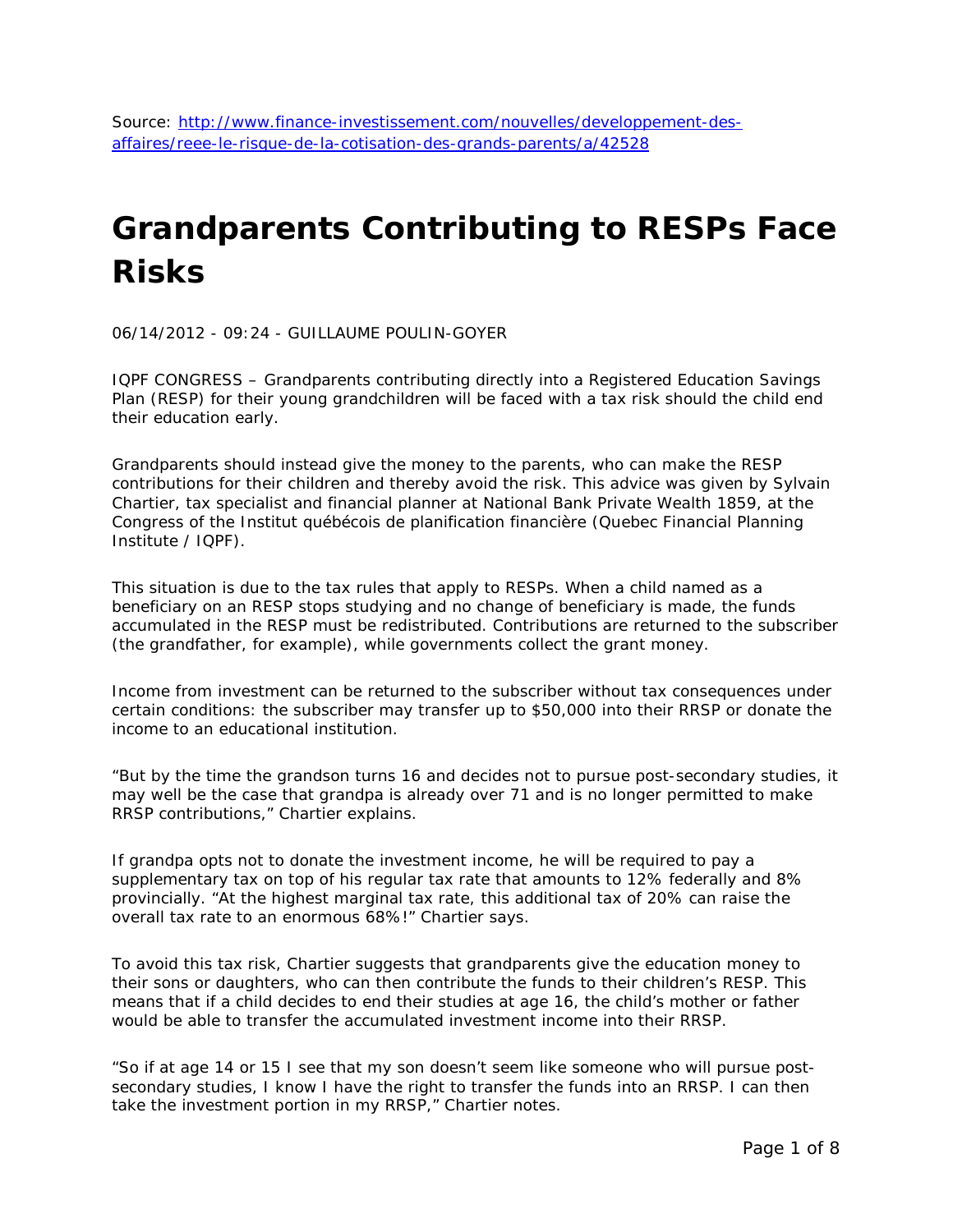### **RESPs – Choosing the Right Successor Subscriber Matters**

06/15/2012 - 08:50 - GUILLAUME POULIN-GOYER

IQPF CONGRESS – A poorly-prepared will can significantly deplete the funds your clients have set aside for their children in a Registered Education Savings Plan (RESP).

This warning was given by Caroline Marion, Account Manager of Estate Settlements at National Bank Trust, at the Congress of the *Institut québécois de planification financière* (Quebec Financial Planning Institute / IQPF).

This situation comes down to a lack of knowledge about the legal ownership of RESP subscriptions. "Many people do not consider naming a specific person to inherit the RESP. They believe that the money belongs to the beneficiary. But that is not the case. In an RESP, the money from contributions continues to belong to the initial subscriber," Marion explains.

When the subscriber dies, only the income and grants are paid to the child. The savings from contributions go to the successor subscribers, who are not necessarily the RESP's beneficiaries. "I need to think about whom I want to inherit the savings when I pass awayeither the child, or someone who will ensure that the funds are used to the child's benefit. But very few people consider naming a specific person to inherit the RESP. The RESP often ends up in the residue of the estate and gets passed on to people who may have no relation the RESP's beneficiary."

Since the RESP's successor subscriber is able to withdraw the funds when the subscriber passes away, it is important to choose this person wisely. The best option is to choose an trusted adult who isn't in financial difficulty. "Regardless of whom I choose, this person will be able to withdraw the funds or be forced to do so by their creditors. If they become bankrupt, the funds in the RESP will be seized by trustees," Marion explains.

But before deciding to name the RESP's beneficiary as the successor, Marian offers these words of caution: "If the children are minors, that can cause more problems than passing it on to the surviving spouse."

If a child receives an inheritance of \$25,000 or more, the government will be poking its nose into your clients' finances. "Upon death, the executor of estate has an obligation to inform the Public Curator of the fact that over \$25,000 has been passed on to a minor. The surviving parent will then be forced to put together a family council and appoint members to form a tutorship council. This council will monitor how the surviving parent manages their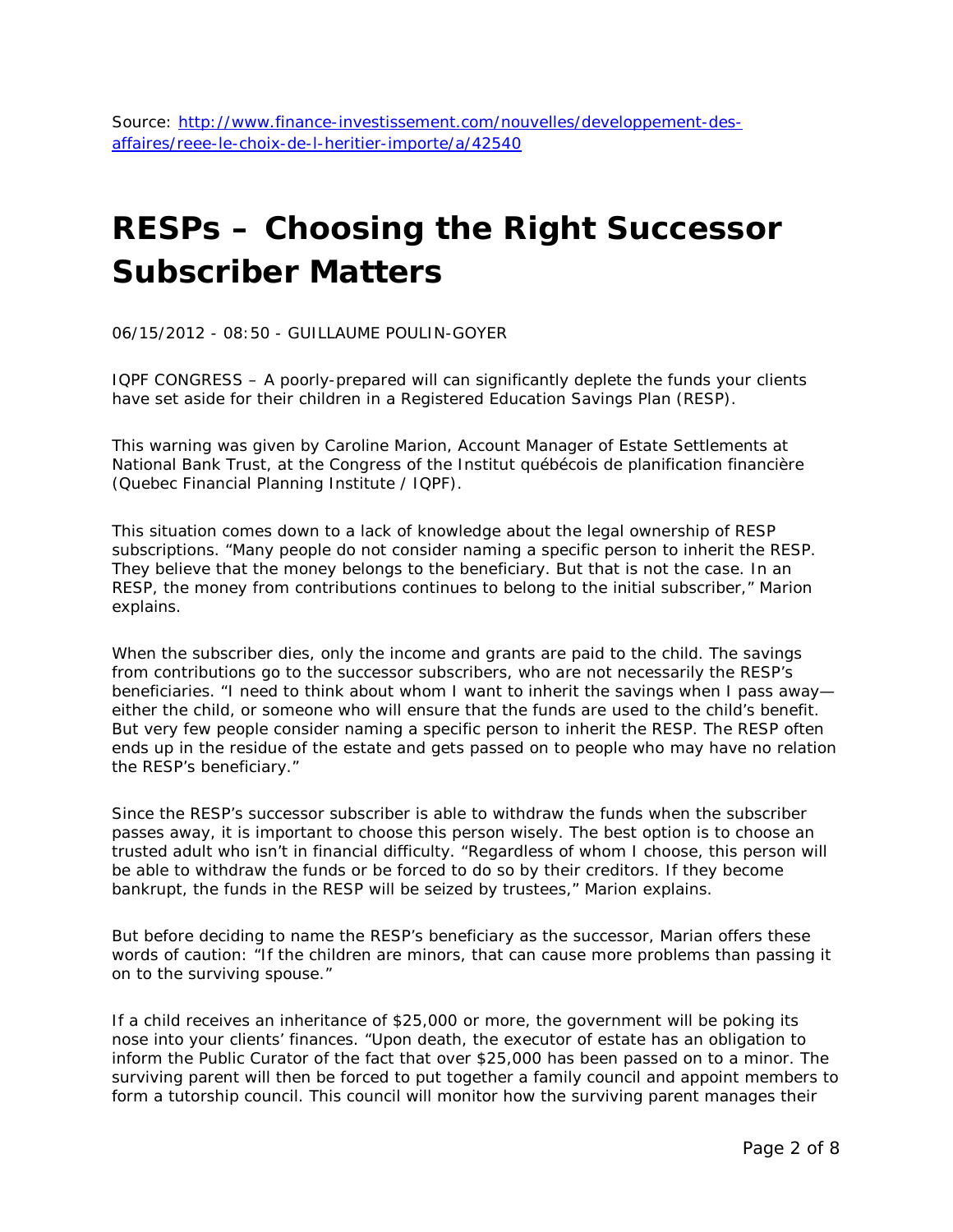child's assets until the child turns 18. This process must take place in the presence of a notary or lawyer, and costs between \$2,500 and \$3,000," says Marion.

Three people are appointed to the tutorship council—often, the child's grandparents, uncles or aunts. "The surviving parent will be required to provide a security to the effect that they will not steal the child's money. This security often takes the form of a freezing of funds or a mortgage on their property. They then have to submit a management report every year to the Public Curator's Office detailing how they have been managing the child's assets. This process goes on until your children turn 18, at which point the spouse is required to surrender the funds to the children, and the curator contacts the children to ensure that they have fully understood," adds Marion.

All this hassle can be avoided by carefully modifying the provisions of the will that deal with RESPs.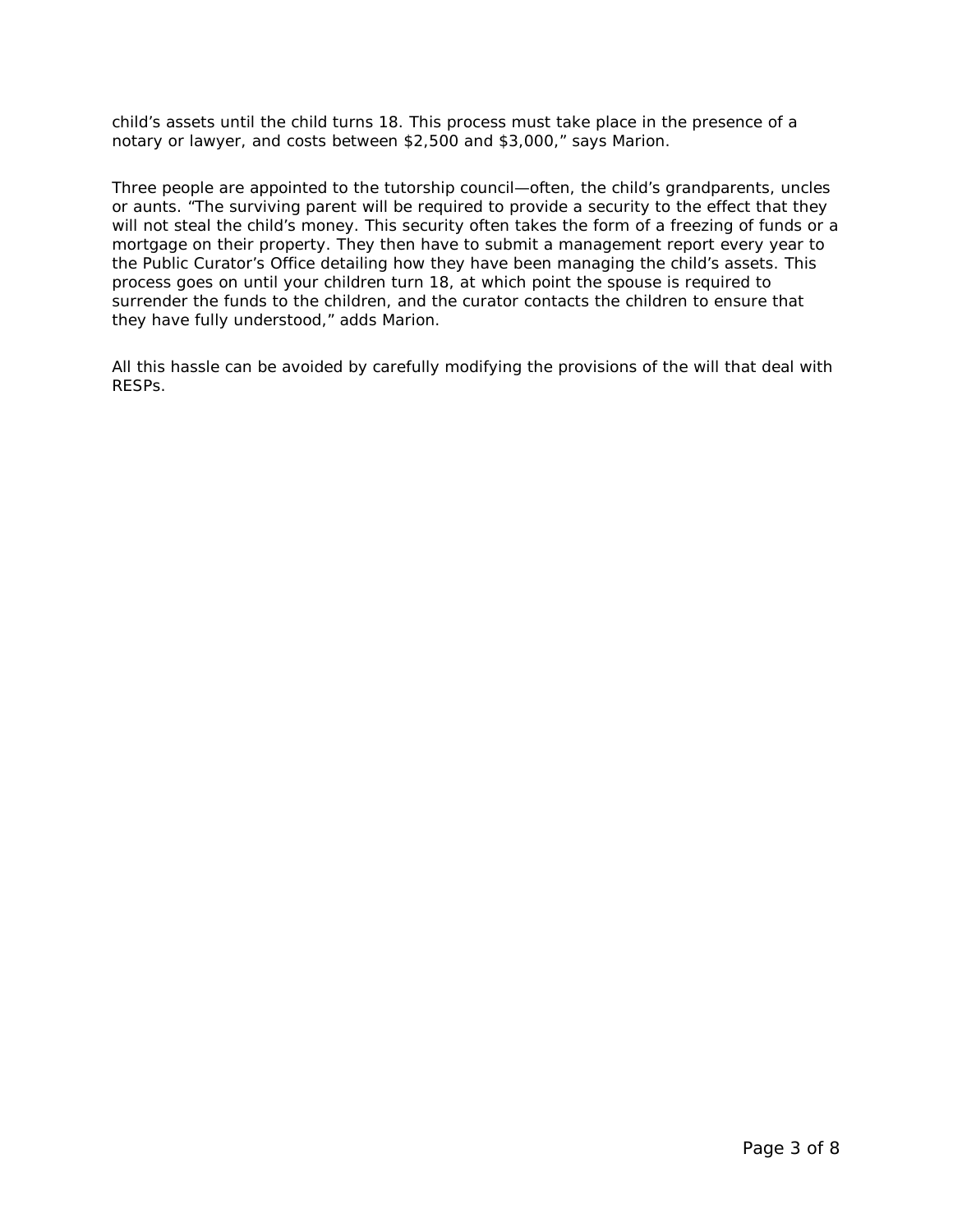Source: [http://www.finance-investissement.com/nouvelles/produits/un-reee-de-26-000](http://www.finance-investissement.com/nouvelles/produits/un-reee-de-26-000-enti-rement-financ-par-l-tat-ou-presque/a/43166) [enti-rement-financ-par-l-tat-ou-presque/a/43166](http://www.finance-investissement.com/nouvelles/produits/un-reee-de-26-000-enti-rement-financ-par-l-tat-ou-presque/a/43166)

## **How to Build a \$26,000 RESP Financed Entirely by Government (Kind of)**

08/07/2012 - 08:14 - GUILLAUME POULIN-GOYER

POST-SECONDARY FUNDING – With the help of government, the parents of newborns can build up a Registered Education Savings Plan (RESP) that will be worth over \$26,000 when their child turns 18, without having to pay a single cent—or nearly so.

All they have to do is to take the \$100 they receive monthly from the federal government (until the child turns six) thanks to the Universal Child Care Benefit (UCCB) and transfer it into an RESP, says Fabien Major, who recently detailed a strategy along these lines on his blog.

For each dollar contributed by the parent, the federal and provincial governments add grant money amounting to \$0.20 and \$0.10, respectively. For the total contribution of \$7,200 (\$100 times 12 months, multiplied by 6 years) invested in this manner, the governments will contribute \$1,440 and \$720, respectively, for a total of \$9,360.

Lower-income families may even be eligible for an additional grant, the Canada Learning Bond (CLB), up to a maximum of \$2,000, Major explains.

Let's say your clients are not eligible for this grant but they receive the other ones. If they invest the amount from the UCCB into an RESP every month between the child's birth and age six and allow the funds to grow at an annual rate of return of 7%, Major's calculations suggest these will accumulate to \$26,553.

"A reader of my blog wrote to me and told me I was taking it too far with the 7% figure. It's true that there won't be a lot of investments paying 7% this year. But looking at the long term, I found a fund package that has generated annual returns of 7% over 15 years. For example, the TD Canadian Bond Fund has paid 7.75% per year, net of fees, over the past 20 years," Major explains.

The idea came to Major from conversations he'd had with parents he knew. "Over 75% of them tell me they intend to put the \$100 monthly payment into a bank account and give it all to their child at age 18. In my view, that was wasteful."

#### **Plan for taxes**

Fabien Major's strategy doesn't explicitly account for taxation. The UCCB is a form of taxable income that gets added to parents' income and benefits. "The parent has to accept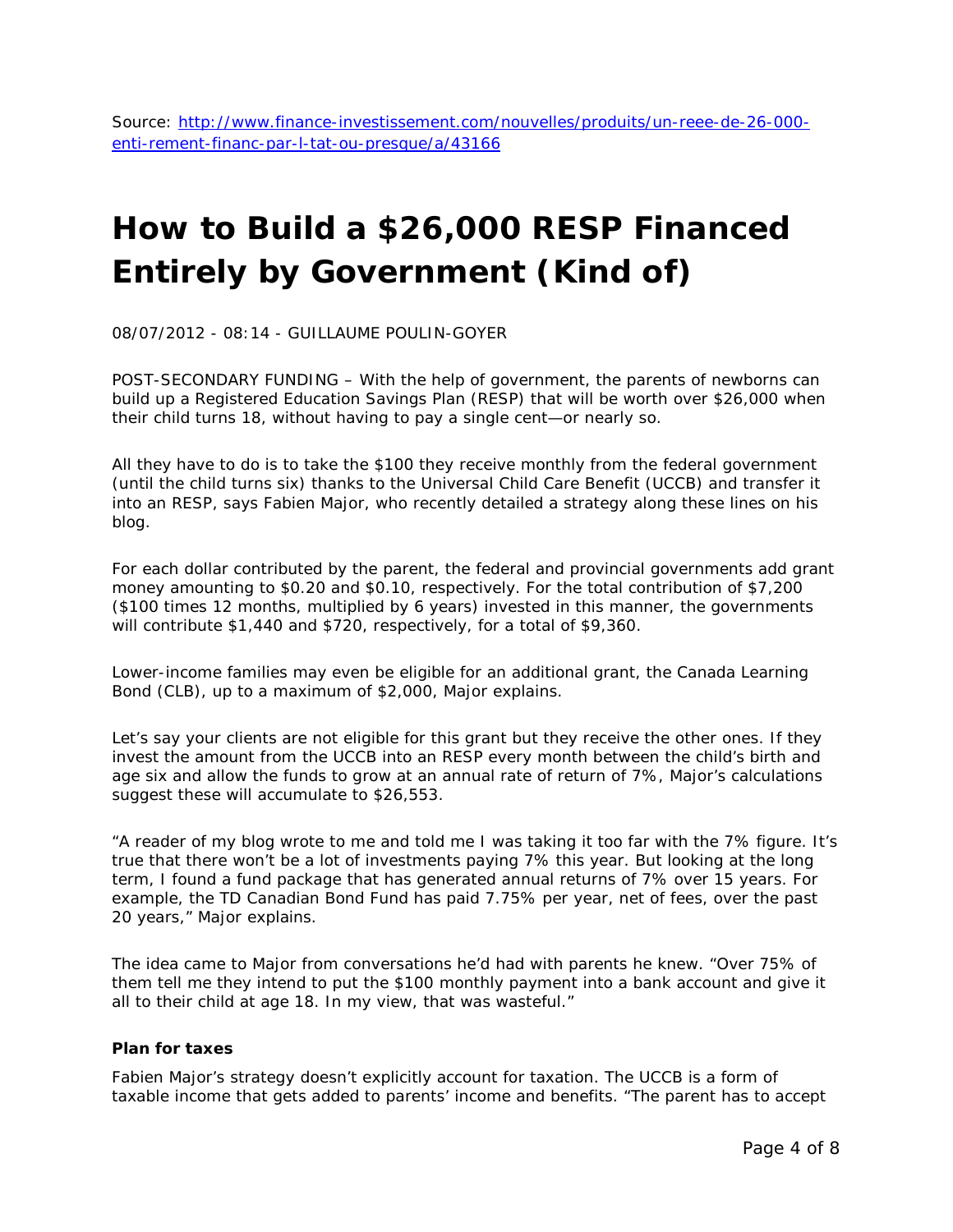the tax, but it's a negligible amount on the total. What also needs to be understood is that if the accumulated funds are handed over to the child and the child then spends the money within a three-year span, the child will not have to pay tax [if they have little or no other income]," Major says.

Dany Provost, tax specialist and Vice President of Planium financial services firm, has two comments about Major's strategy. First, unlike the commonly spread myth, the money withdrawn from the RESP by a student is not without tax consequences. "If the child has high enough income when cashing out their RESP, they may lose some refundable tax credits. These include Quebec's work premium and Solidarity Tax Credit and the federal government's GST Credit. Even if there's no tax to pay, some money will be lost. If the student has no income but receives large tax credits, they may see these diminish. It's not a tax, but a loss of [credit] transfers, in the same way that funds from the Guaranteed Income Supplement are withheld," Provost says.

Second, the UCCB is taxed at the parent's marginal tax rate, Provost explains in an e-mail.

Nonetheless, certain approaches can be taken to reduce this tax bill. The UCCB can be declared by a spouse with lower income, both federally and in Quebec, Provost says. The benefit can also be declared for a dependent child in a single-parent family, but only on the federal level.

### **Be aware of inflation**

Before offering this to a client as a cure-all solution, advisors should inform clients about the erosion of purchasing power entailed by this strategy. Let's take the example of a parent who starts an RESP today. In 18 years, the \$26,553 accumulated will be worth \$18,590 in today's dollars, assuming an annual inflation rate of 2%.

*An error appeared in an earlier version of this article. Information on the impact of UCCB transfers on variations in tax-related items, such as the GST Credit and the Solidarity Tax Credit, was inaccurate and has therefore been removed. We apologise for the error.*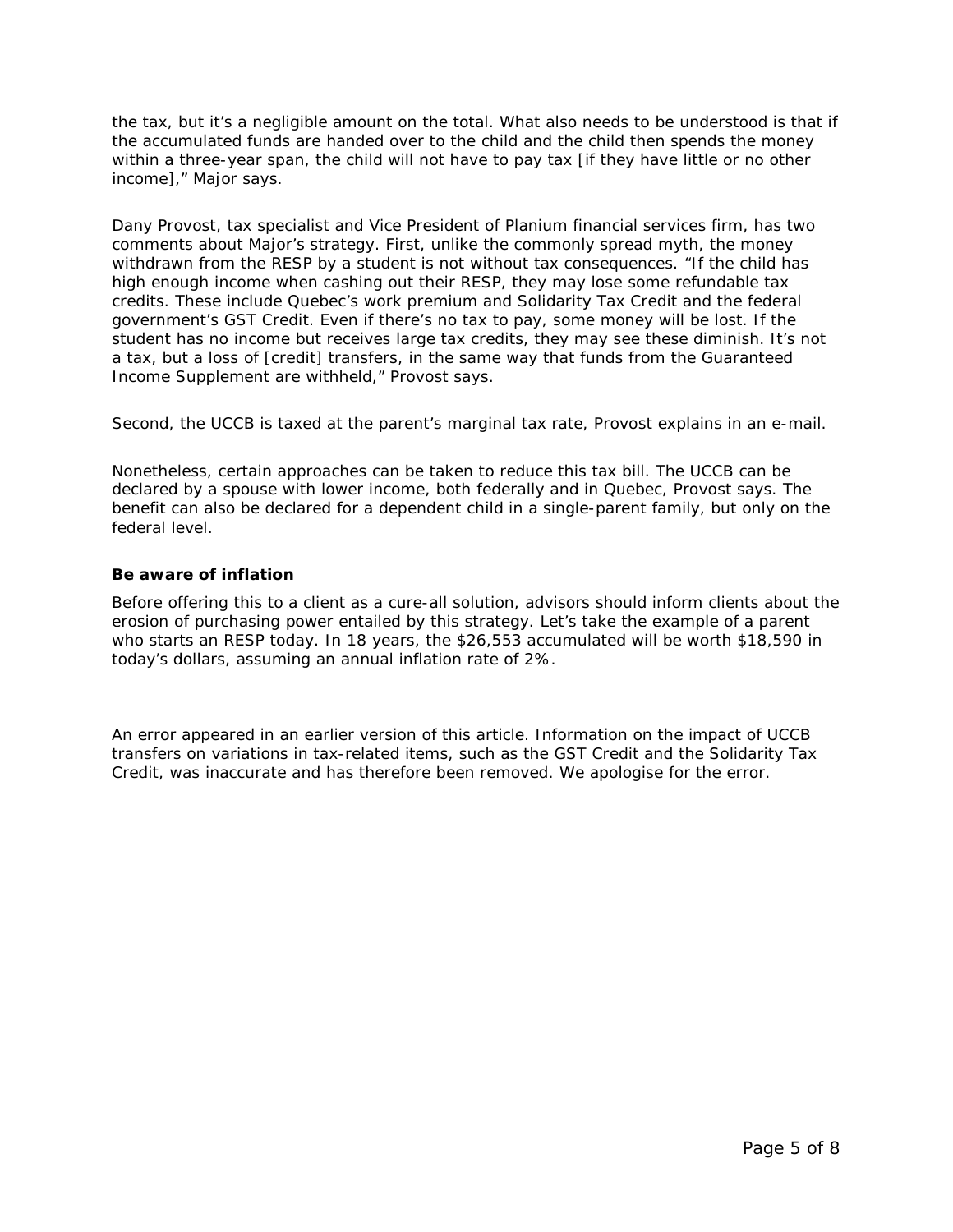# **RESPs – What to Do if Junior Stops Studying**

08/17/2012 - 08:05 - GUILLAUME POULIN-GOYER

POST-SECONDARY FUNDING — Your client started a Registered Education Savings Plan (RESP) for their child, but the child is not pursuing post-secondary studies. Before worrying about the tax penalties, your client should be made aware of their options:

### **Wait**

RESPs generally have a maximum life of 35 years. The beneficiary of an RESP can use the funds set aside for them until that period expires, says Robert Viau, a financial security advisor in Laval. "A significant portion of those who decide not to pursue post-secondary education at age 16 or 18 end up studying later on when they realize it's in their interest to do so. I myself went back to school at 26, so I know what I'm talking about. Also, RESPs are accepted for a number of vocational diplomas."

### **Change the beneficiary on the RESP**

If the child is dead set against pursuing post-secondary studies, the client may change the beneficiary on their RESP. A number of tax rules apply in these scenarios, and it is best to consult with a specialist.

There is no tax on contributions when the new beneficiary is a sibling of the former beneficiary and is under the age of 31 before the transfer.

Outside of these conditions, a different set of rules applies: upon the change of beneficiary, the contributions paid in the name of the former beneficiary are regarded as having been paid in the name of the new beneficiary on the initial contribution date. If the new beneficiary already has an RESP, this can result in an excess contribution—for example, when the contribution limit of \$50,000 per beneficiary is exceeded.

Transferring money between beneficiaries is a simple process if the RESP is a family plan. These plans allow for multiple beneficiaries, on the condition that the beneficiaries are related to the subscriber by blood or adoption.

Additionally, assets can be transferred between RESPs. Once again, a number of rules similar to those outlined above apply.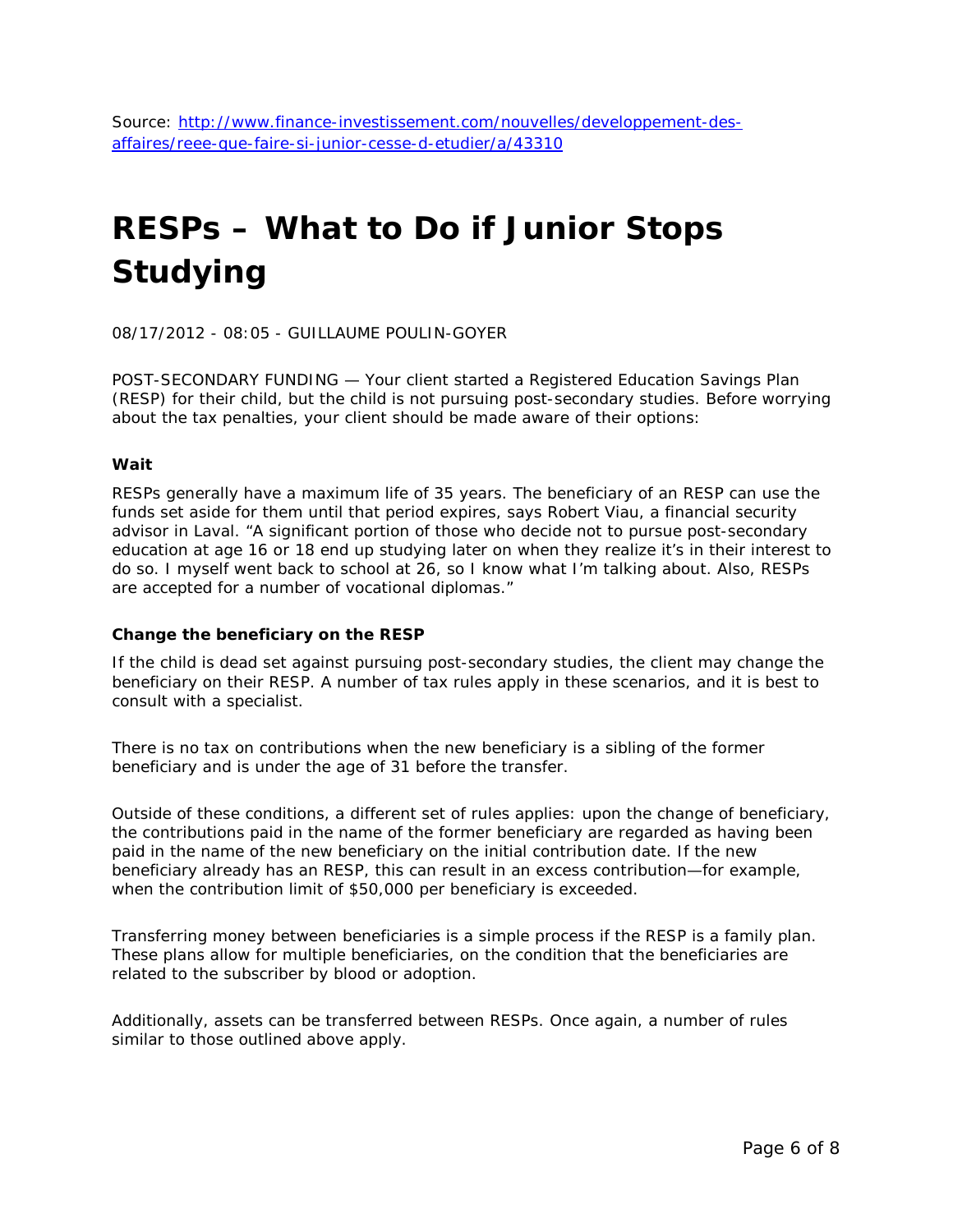#### **Cash out the RESP**

If the child does not pursue post-secondary studies and no change of beneficiary is made, the contributions are returned tax-free to the subscriber and the grant money is taken back by the governments. "There is no interest payable on grant money returned to the government," explains Sylvain Chartier, tax specialist and financial planner at National Bank Financial.

The investment income generated by contributions and grants, which the tax authorities call Accumulated Income Payments (AIPs), can be transferred into an RRSP belonging to the subscriber or the subscriber's spouse, subject to a transfer limit of \$50,000.

"If a parent sees that post-secondary education isn't likely to be in their child's future, they can terminate their RESP subscription to generate unused subscription rights," explains Julie Doyon, Senior Director of Tax Services at PwC.

If the client does not have unused contribution room on their RRSP, of if they have an AIP exceeding \$50,000, they can expect to pay a supplementary tax of 20% (12% federal and 8% provincial). "At the highest marginal tax rate, this additional tax of 20% can raise the overall tax rate to an enormous 68%!" Chartier explains.

#### **Donate the money to a foundation**

If the client wants to avoid this tax on the AIP, they can always make a tax-free donation to a designated educational institution in Canada.